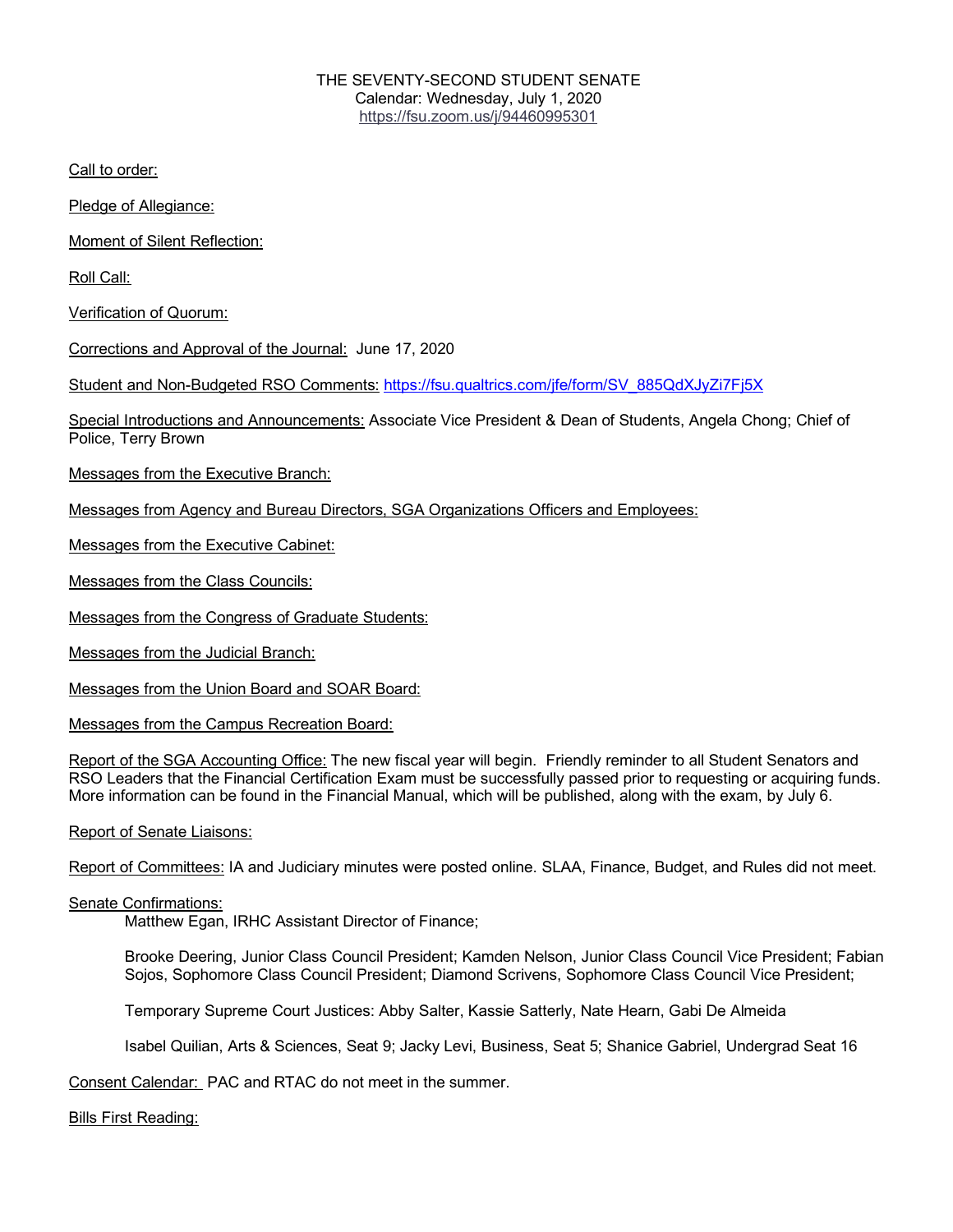| <b>Bill 39</b> | Sponsored by Senator Sojos and Leckie (P))<br>Amending Student Body Statutes Chapter 807.6K regarding funding board budgets in the fall.<br>REFERRED TO FINANCE THEN JUDICIARY, 2.19.<br>TABLED IN FINANCE, 2.25, 3.10, 3.31, 4.14, 6.2, 6.16. |
|----------------|------------------------------------------------------------------------------------------------------------------------------------------------------------------------------------------------------------------------------------------------|
| <b>Bill 57</b> | Sponsored Sojos and Adamyk (P)<br>Amending Student Body Statutes 807.6 clarifying advertising regarding RSOs.<br>REFERRED TO FINANCE THEN JUDICIARY, 3.4.<br>TABLED IN FINANCE, 3.10, 3.31, 4.14, 6.2, 6.16.                                   |
| <b>Bill 58</b> | Sponsored by Senator Sojos (P)<br>Amending Student Body Statutes 807.6G clarifying funding to organizations.<br>REFERRED TO FINANCE THEN JUDICIARY, 3.4.<br>TABLED IN FINANCE, 3.10, 3.31, 4.14, 6.2, 6.16.                                    |
| Bill 68        | Sponsored by Senator Sojos (P)<br>Amending Student Body Statutes Chapter 807.6 regarding RTAC. REFERRED TO<br>FINANCE, THEN JUDICIARY, 3.11. PASSED IN JUDICIARY OUT OF SEQUENCE, 4.6.                                                         |
| <b>Bill 72</b> | Sponsored by Senator Primozic (P)<br>Amending Student Body Statutes Chapter 303.2 regarding TLI Leadership.<br>REFERRED TO IA THEN JUDICIARY, 3.11.<br>PASSED IA, 4.14.                                                                        |
| <b>Bill 75</b> | Sponsored by Senator Sojos (P)<br>Amending Student Body Statutes Chapter 807.6G regarding travel funding limits.<br>REFERRED TO FINANCE THEN JUDICIARY, 4.1.                                                                                   |
| Bill 86        | Sponsored by Senator Dodson (P), Stinson, and Adams (Co)<br>Amending Student Body Statutes Chapter 100.5 to add Deputy Treasurer and members of the<br>Executive Office to the list of major positions.                                        |
| Bill 87        | Sponsored by Senator Ryan (P)<br>Amending Student Body Statutes Chapter 802.4 with regards to Public Advertisement of<br>events.                                                                                                               |
| Bill 88        | Sponsored by Senator Gnanam (P) and Bogle (Co)<br>Amending Student Body Statutes Chapter 207.4 with regards to New Senator Orientation                                                                                                         |
| <b>Bill 89</b> | Sponsored by Senator Murcia (P)<br>Amending Student Body Statutes Chapter 401.3 regarding omnibus bills                                                                                                                                        |
| <b>Bill 90</b> | Sponsored by Senator Murcia (P) and Chabot (Co)<br>Amending Student Body Statutes Chapter 404 regarding Senate terms and applications                                                                                                          |
| <b>Bill 91</b> | Sponsored by Senator Mougey (P) and Adamyk (Co)<br>Amending Student Body Statutes Chapter 807 with regards to updating "SOAR Board" to<br>"Engagement Ambassadors."                                                                            |
| <b>Bill 92</b> | Sponsored by Senator J. Alvarez, Chabot (P) and Murcia (Co)<br>Amending Student Body Statutes Chapter 304.3 with regards to the candidate screening<br>process.                                                                                |
| <b>Bill 93</b> | Sponsored by Senator J. Alvarez<br>Amending Student Body Statutes Chapter 211 to add SGA Indigenous Land Acknowledgment                                                                                                                        |
| Bill 94        | Sponsored by Senators J. Alvarez & Murcia (P)<br>Amending Student Body Statutes Chapter 307.3 regarding forwarding letters.                                                                                                                    |
| <b>Bill 95</b> | Sponsored by Senator J. Alvarez (P)                                                                                                                                                                                                            |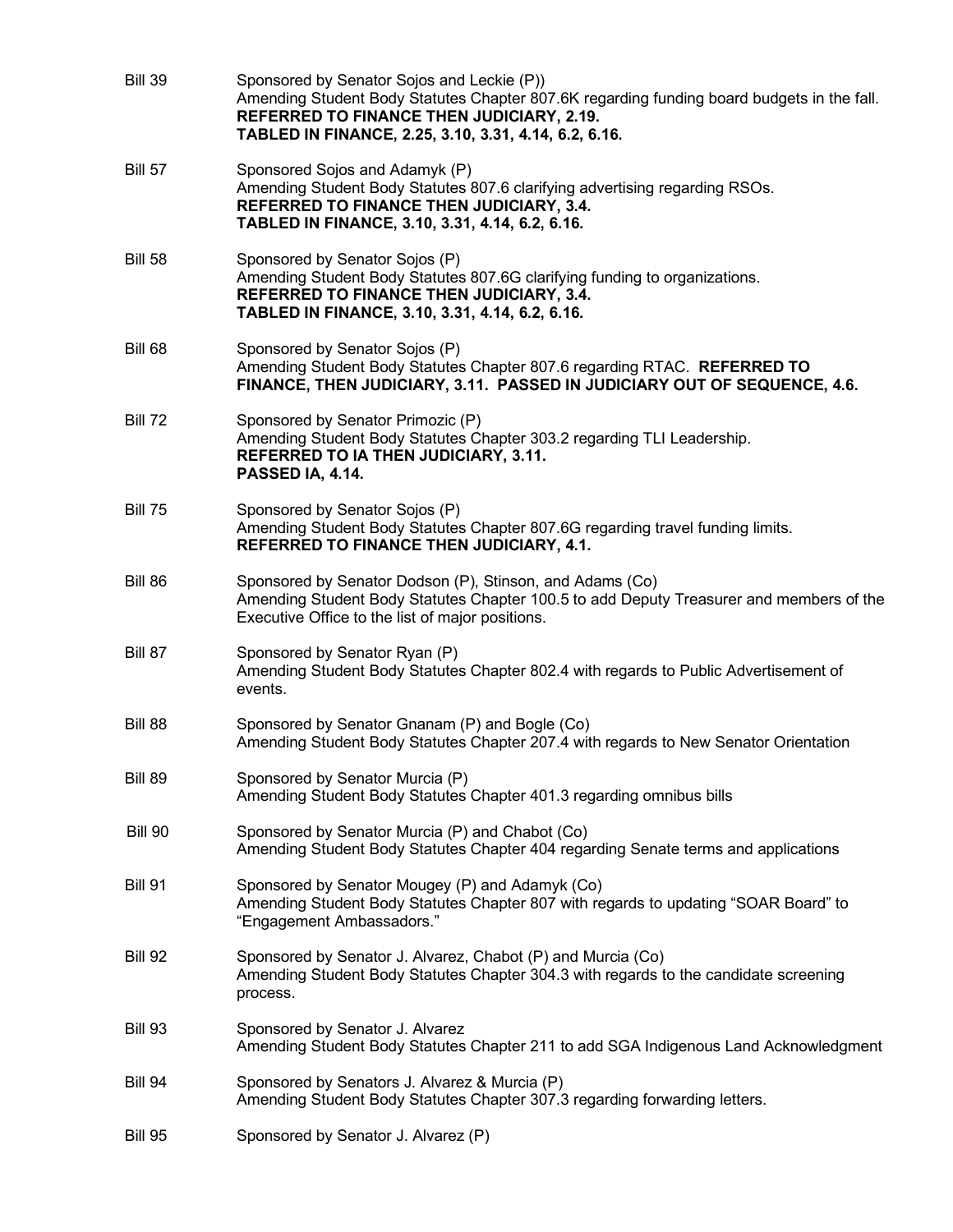Amending Student Body Statutes Chapter 203.6 regarding publishing of minutes for all meetings.

- Bill 96 Sponsored by Senators J. Alvarez & Leckie (P) Amending Student Body Statutes Chapter 400.5 regarding abstentions
- Bill 97 Sponsored by Senators Leckie & J. Alvarez (P) Amending Student Body Statutes Chapter 100.5 and 421 to create non-voting delegates of the Student Senate

### Bills Second Reading:

| Bill 62        | Sponsored by Senator Villacorta & Gnanam (P), Murcia (Co)<br>Amending Student Body Statutes Chapter 1005.5 regarding amendments. GNANAM ADDED<br>AS PRIMARY SPONSOR AND MURCIA AS COSPONSOR BY VILLACORTA AND<br>PORTER. REFERRED TO JUDICIARY, 3.4. AMENDED AND PASSED IN JUDICIARY, 3.9.<br>Weber moves to send back to committee, Sojos seconds, Maymon objects. Ready calls the<br>question, England seconds, 29-12-0 REMANDED, 3.11.<br>TABLED IN JUDICIARY, 3.30. TABLED IN JUDICIARY, 4.6. PASSED IN JUDICIARY, 6.1. |
|----------------|-----------------------------------------------------------------------------------------------------------------------------------------------------------------------------------------------------------------------------------------------------------------------------------------------------------------------------------------------------------------------------------------------------------------------------------------------------------------------------------------------------------------------------|
| Bill 66        | Sponsored by Senators Villacorta & Acanda (P)<br>Amending Student Body Statutes Chapter 307 regarding changing the SGA application.<br>REFERRED TO INTERNAL AFFAIRS THEN TO JUDICIARY, 3.4.<br>PASSED IN IA, 3.31. PASSED IN JUDICIARY, 4.6.                                                                                                                                                                                                                                                                                |
| <b>Bill 79</b> | Sponsored by Senator Lavender and Ready (P)<br>Amending Student Body Statutes Chapter 300.2.<br>REFERRED TO JUDICIARY, 4.15. PASSED IN JUDICIARY, 6.1.                                                                                                                                                                                                                                                                                                                                                                      |
| <b>Bill 80</b> | Sponsored by Senator Lavender and Ready (P)<br>Amending Student Body Statutes Chapter 300.4<br>REFERRED TO JUDICIARY, 4.15. PASSED THEN TABLED IN JUDICIARY, 6.1.<br>AMENDED AND PASSED IN JUDICIARY, 6.15.                                                                                                                                                                                                                                                                                                                 |
| <b>Bill 81</b> | Sponsored by Senator Lavender and Ready (P)<br>Amending Student Body Statutes Chapter 300.5.<br>Lavender moved to put a bill on first reading, seconded by Leckie, no objections, 4.15.<br>REFERRED TO JUDICIARY, 4.15. PASSED THEN TABLED IN JUDICIARY, 6.1.<br>AMENDED AND PASSED IN JUDICIARY, 6.15.                                                                                                                                                                                                                     |
| <b>Bill 82</b> | Sponsored by Senator Lavender and Ready (P)<br>Amending Student Body Statutes Chapters 300-302.<br>Lavender moved to put a bill on first reading, seconded by Leckie, no objections, 4.15.<br>REFERRED TO JUDICIARY, 4.15. PASSED THEN TABLED IN JUDICIARY, 6.1. PASSED<br>AS AMENDED IN JUDICIARY, 6.23.                                                                                                                                                                                                                   |
| <b>Bill 85</b> | Sponsored by Senator Leckie (P), Adamyk, Porter, Murcia, Waters, Kilinc, Martin (Co)<br>Amending Student Body Statutes Chapter 300 with regards to the Attorney General.<br>REFERRED TO JUDICIARY, 5.20. TABLED IN JUDICIARY, 6.1. PASSED AS AMENDED<br>IN JUDICIARY, 6.23.                                                                                                                                                                                                                                                 |
| Bill 83        | Sponsored by Dean (P) and Fahey (Co)<br>An allocation of \$2000 from Senate Projects to the ProfessioNole Clothing Closet.<br>Dean moves to put a bill on first reading, seconded by Gonzalez, no objections, 4.15.<br>REFERRED TO SLAA THEN BUDGET, 4.15. PASSED IN SLAA, 6.1. AMENDED AND<br>PASSED IN BUDGET, 6.2.                                                                                                                                                                                                       |
| Bill 84        | Sponsored by Senator Leckie (P)<br>Amending Student Body Statutes Chapter 509 with regards to appointing General Counsel.<br>REFERRED TO JUDICIARY, 5.20. TABLED IN JUDICIARY, 6.1.                                                                                                                                                                                                                                                                                                                                         |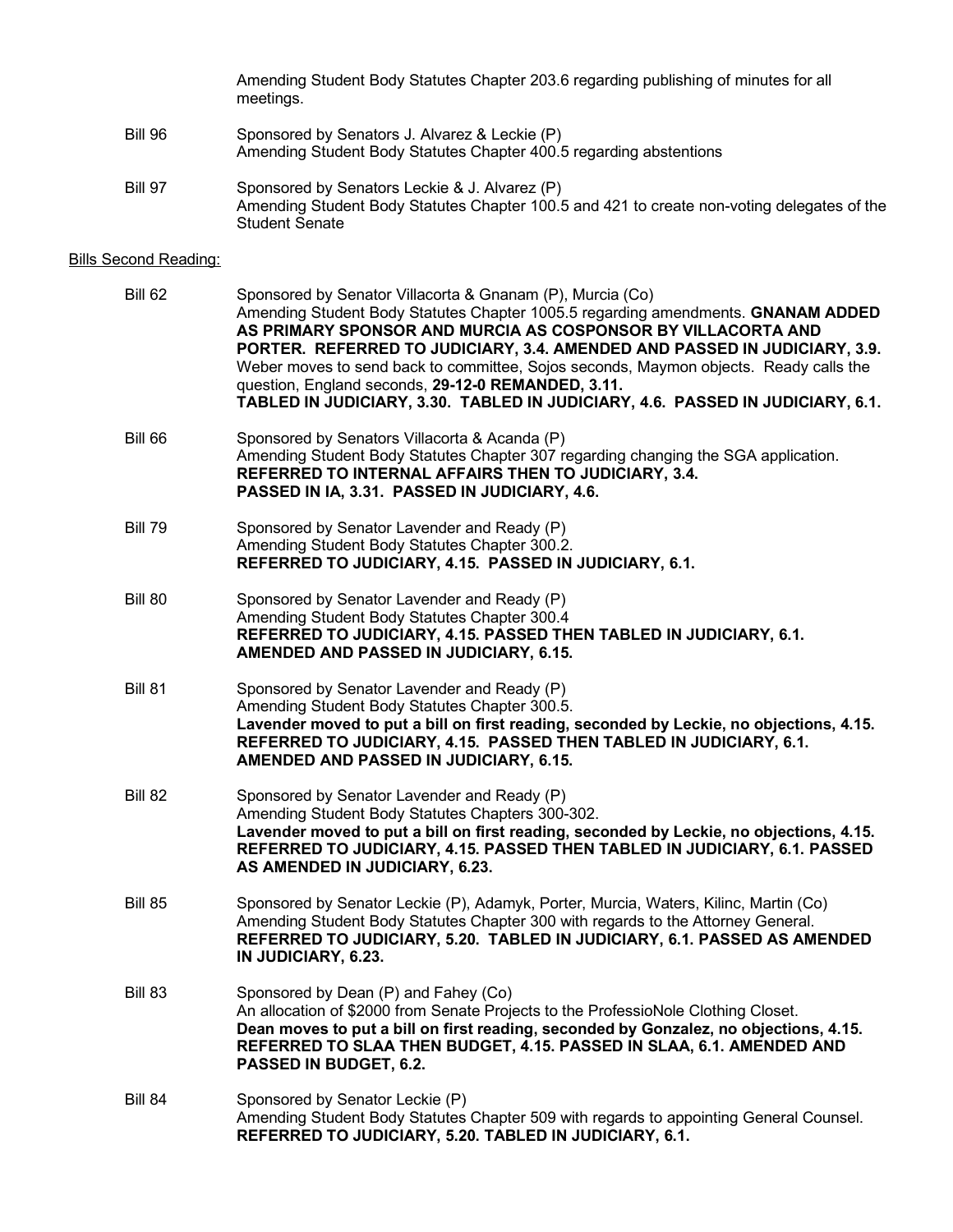# **PASSED IN JUDICIARY, 6.15.**

# Constitutional Amendments:

| Amendment 1          | Sponsored by Senator Leckie (P)<br>To create a constitutional review commission in the Student Body Constitution.                                                                                                            |
|----------------------|------------------------------------------------------------------------------------------------------------------------------------------------------------------------------------------------------------------------------|
| Amendment 2          | Sponsored by Senator Murcia (P) and Chabot (Co)<br>Amending Student Body Constitution with regards to the number of Student Senators                                                                                         |
| Amendment 3          | Sponsored by Senator Murcia (P)<br>Amending the Student Body Constitution to limit the number of students needed for a petition<br>of recall                                                                                 |
| Amendment 4          | Sponsored by Senator J. Alvarez<br>Amending the Student Body Constitution to abolish the offices of the Student Body President<br>and Vice President to establish an Executive Council                                       |
| Resolutions:         |                                                                                                                                                                                                                              |
| <b>Resolution 45</b> | Sponsored by Senator Porter (P)<br>Regarding the University's partnership with Honorlock.<br>Porter moves to place a resolution on the floor, seconded by Gnanam.<br>REFERRED TO SLAA. PASSED IN SLAA, 6.1.                  |
| Resolution 48        | Sponsored by Senator Gnanam (P) and Bogle (Co)<br>Commending the five years of education and service that Green Dot has provided FSU and<br>encouraging members of the student body to go through Green Dot Training.        |
| Resolution 49        | Sponsored by Senator Chabot (P) and Leckie, Murcia (Co)<br>Encouraging the City of Tallahassee to aid and support students who suffer hardships due to<br>COVID.                                                             |
| Resolution 50        | Sponsored by Senator Gnanam<br>Recognizing April as Sexual Assault Awareness Month and commending the work of<br>University organizations and departments that work towards awareness for sexual assault on<br>FSU's campus. |
| <b>Resolution 51</b> | Sponsored by Senators Bogle & Little (P), Chabot, England, & Gnanam (Co)<br>Apologizing to the Transgender, Queer, Black, and Women's communities.                                                                           |
| <b>Resolution 52</b> | Sponsored by Senator Murcia (P) and Leckie (Co)<br>Amending Student Senate Rules of Procedure 1.7 and 6.4 with regards to the Internal Affairs<br>Committee.                                                                 |
| <b>Resolution 53</b> | Sponsored by Senator Murcia (P)<br>Amending Student Senate Rules of Procedure 10.17.                                                                                                                                         |
| Resolution 54        | Sponsored by Murcia (P) and Chabot (Co)<br>Amending Student Senate Rules of Procedure Rule 1 regarding the organizational meeting of<br>the Senate.                                                                          |
| <b>Resolution 55</b> | Sponsored by Murcia (P) and Chabot (Co)<br>Amending Student Senate Rules of Procedure Rule 1 with regards to attendance for Senate<br>leadership decisions.                                                                  |
| Resolution 56        | Sponsored by Senator Stinson (P) and England (Co)<br>Student Senate's Commitment to the Student Veterans Center and the Cord and Coin<br>Ceremony                                                                            |